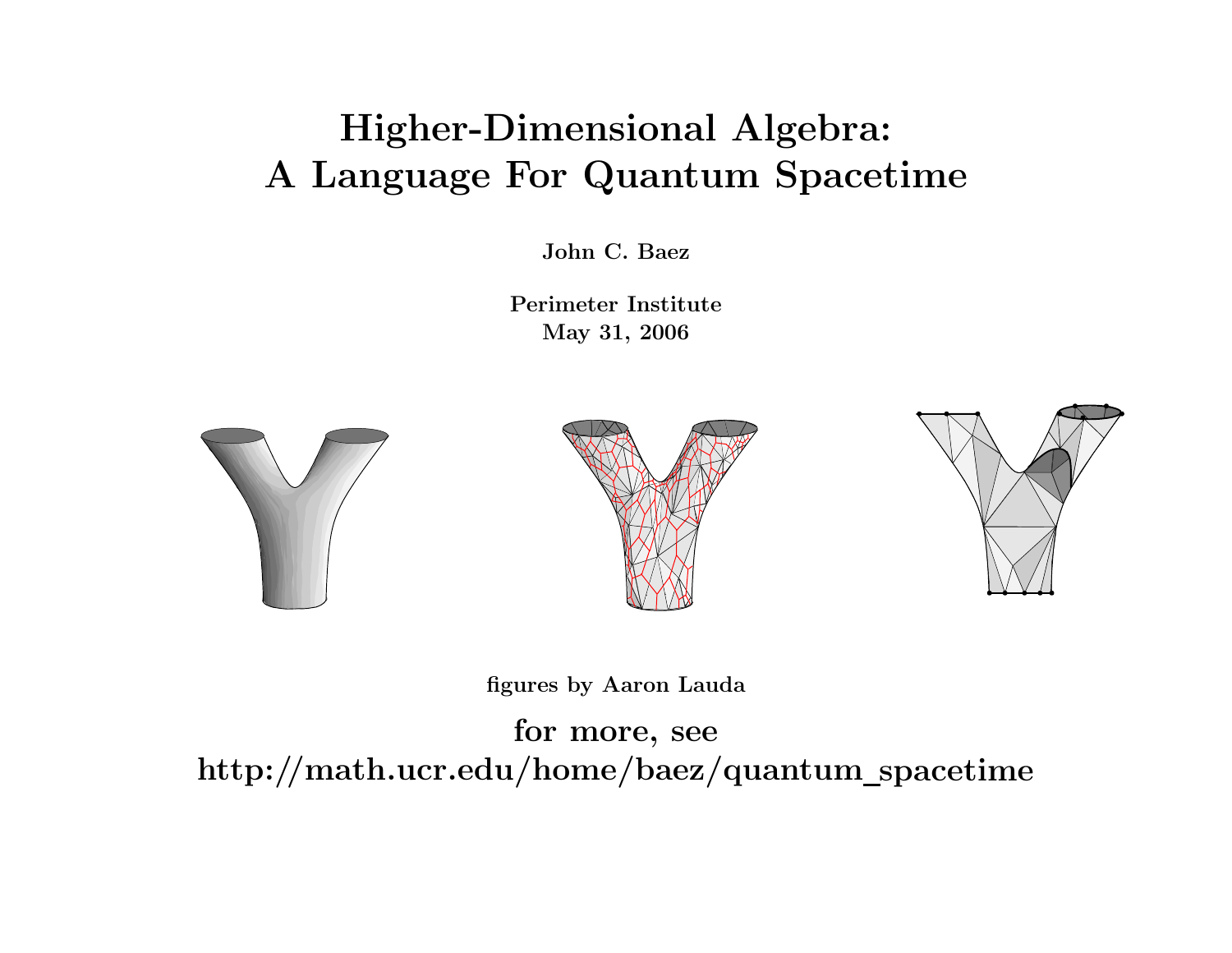## The Big Idea

Once upon a time, mathematics was all about  $sets\colon$ 



In 1945, Eilenberg and Mac Lane introduced  $\it categories$  :



These put *processes* on an equal footing with *things*.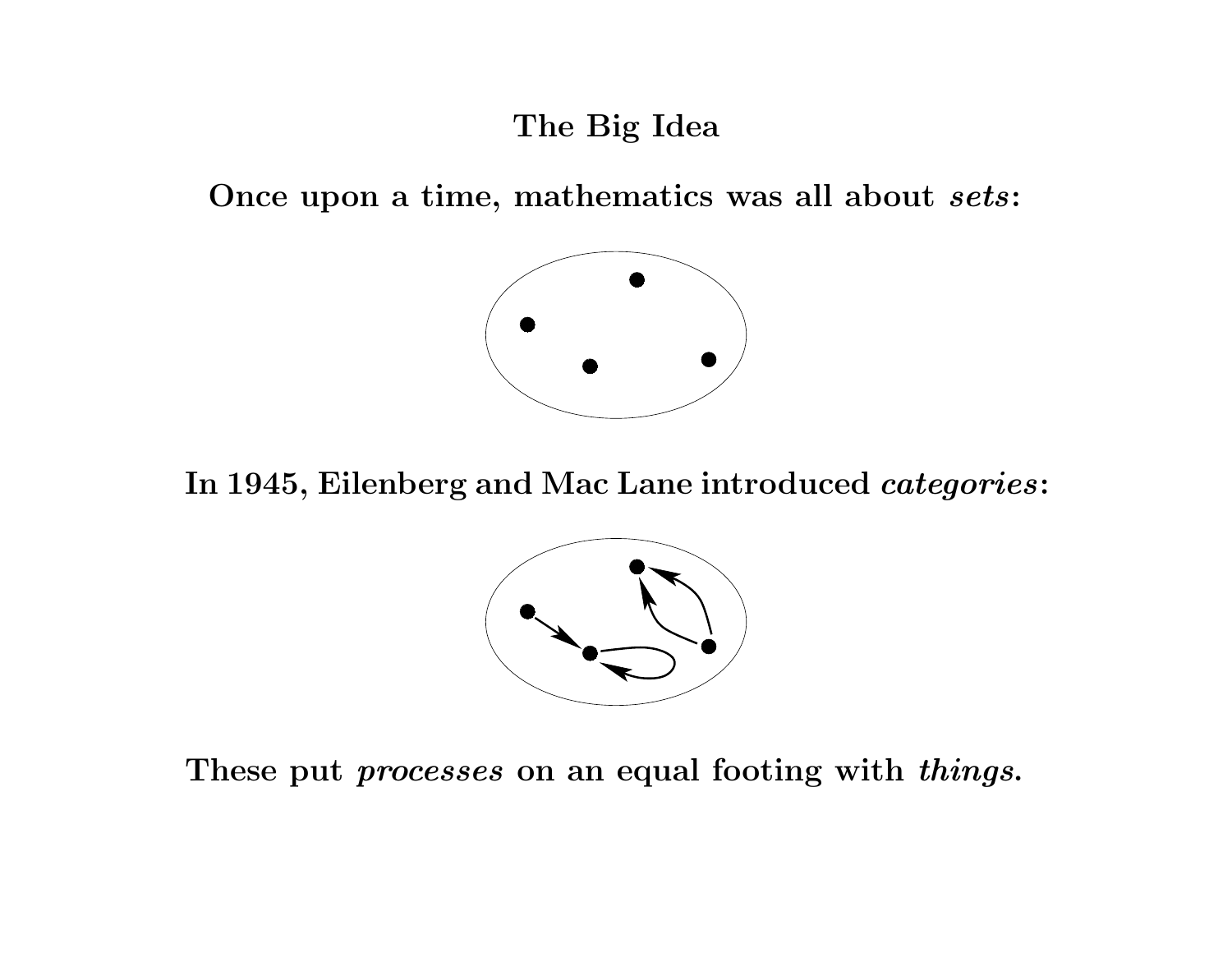In 1967 Bénabou introduced  $\emph{weak}$  2-categories:



These include  $processes$  between processes.

In 1995, Gordon, Power and Street introduced  $\boldsymbol{weak}$ 3-categories.

Since then we have been developing <sup>a</sup> general theory of  $weak$  n-categories, which is starting to have a big impact on math.

What about physics?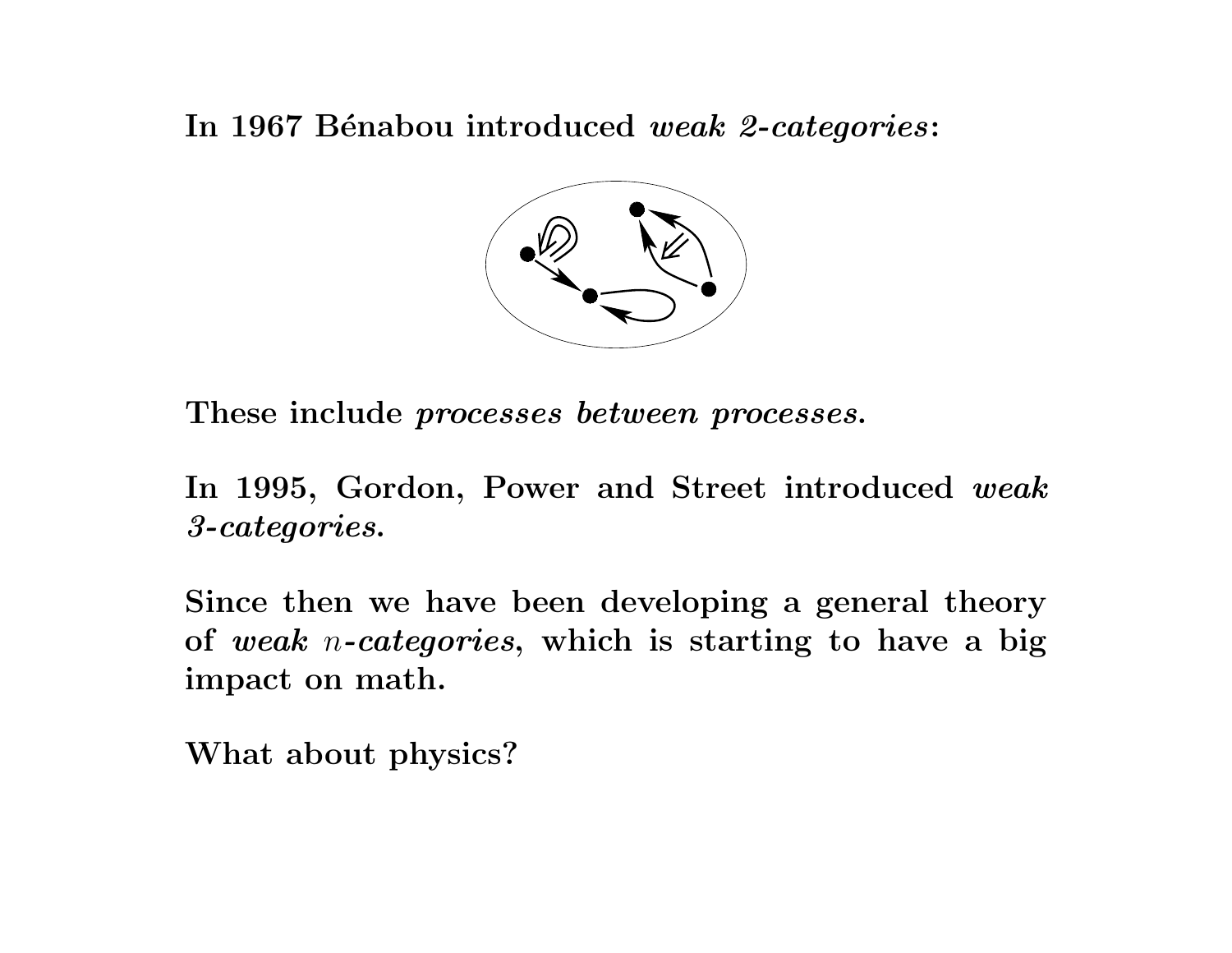First, how do categories impact physics? I claim:

Quantum theory makes more sense when seen as part of a theory of spacetime  $\frac{1}{x}$  but this can only be  $understood\ using\ categories.$ 

Why? The 'weird' features of quantum theory come from the ways that Hilb is less like Set than  $n\mathbf{Cob}$  the category where objects are choices of 'space' and morphisms are choices of 'spacetime':

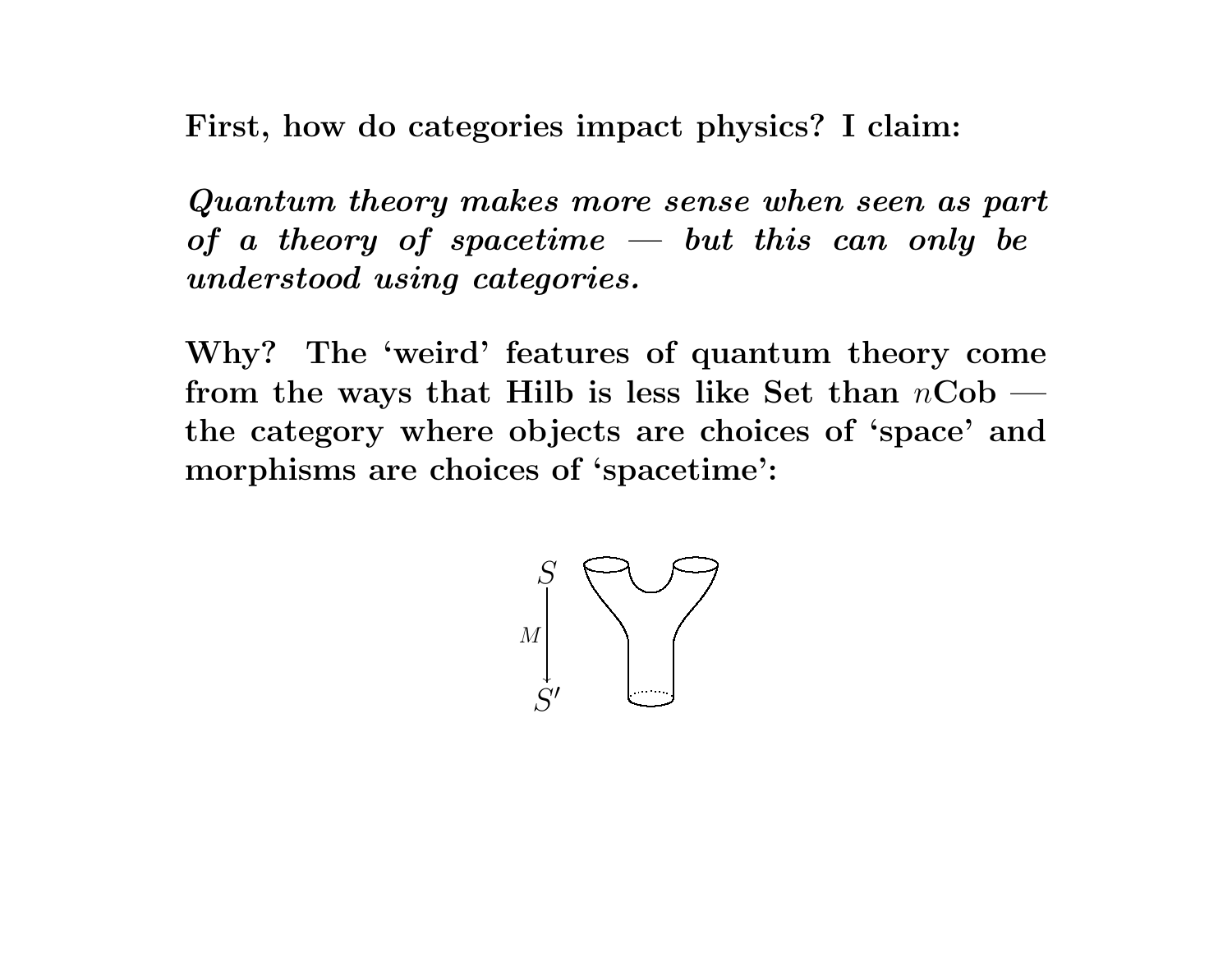|                                     | object                          | morphism                                        |
|-------------------------------------|---------------------------------|-------------------------------------------------|
| <b>SET</b>                          | set                             | function between                                |
| <b>THEORY</b>                       |                                 | sets                                            |
| QUANTUM<br><b>THEORY</b>            | <b>Hilbert</b> space<br>(state) | operator between<br>Hilbert spaces<br>(process) |
| <b>GENERAL</b><br><b>RELATIVITY</b> | manifold<br>(space)             | cobordism between<br>manifolds<br>(spacetime)   |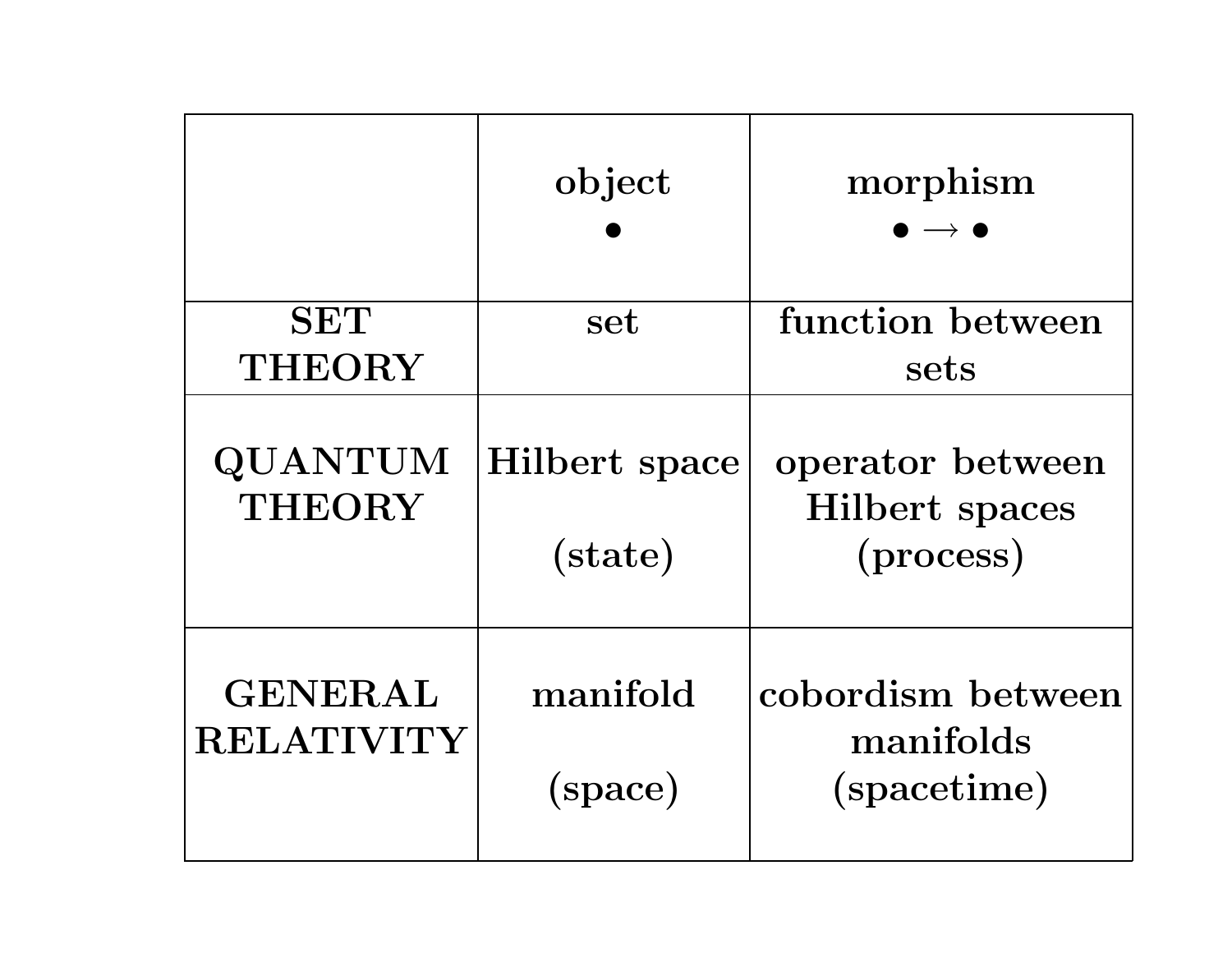#### Objects and Morphisms

Every category has objects and morphisms:

- In Set an object is <sup>a</sup> set, and <sup>a</sup> morphism is <sup>a</sup> function.
- In Hilb an object is <sup>a</sup> Hilbert space, and <sup>a</sup> morphism is a linear operator.
- In  $n\mathbf{Cob}$  an object is an  $(n-1)$ -dim manifold, and a morphism is <sup>a</sup> cobordism between such manifolds:

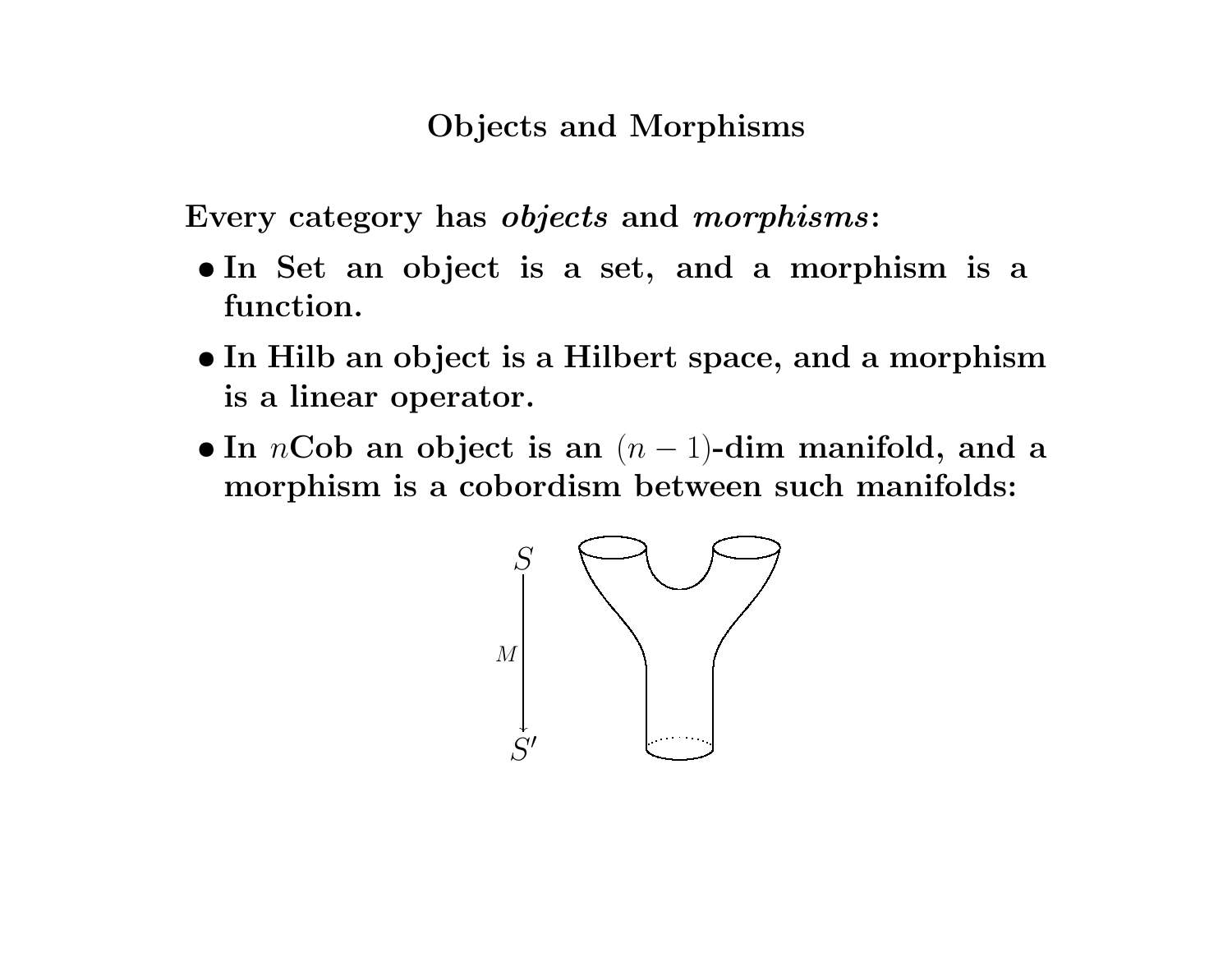#### Composition

Every category lets us compose morphisms in an associative way:

- In Set, we compose functions as usual.
- In Hilb, we compose operators as usual:

 $(T'T)\psi = T'(T\psi).$ 

 $\bullet$  In  $n\text{Cob}$ , we compose cobordisms like this:

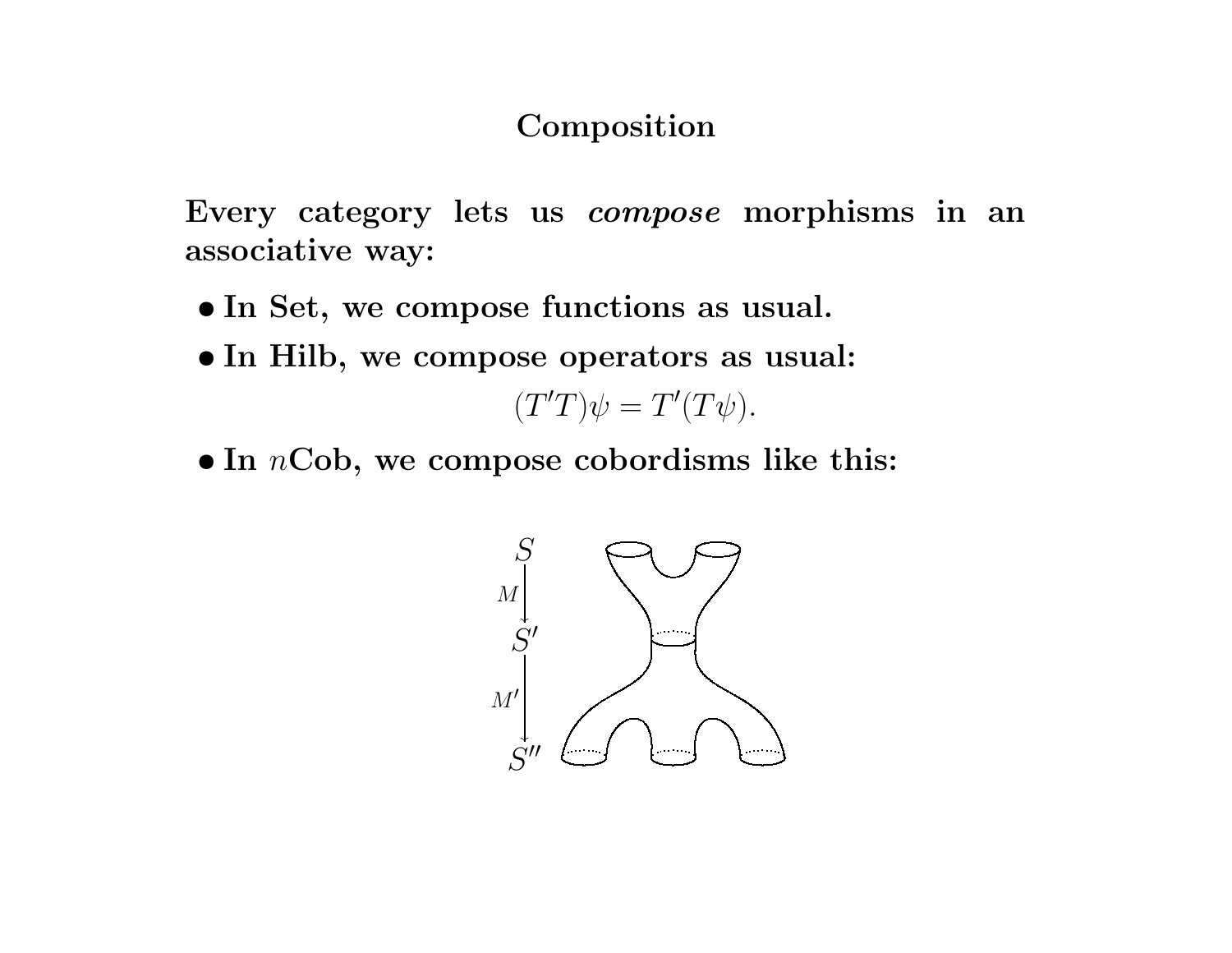#### Identity Morphisms

Every category has an *identity morphism*  $1_x : x \rightarrow x$  for each object  $x$ :

- In Set,  $1_S: S \to S$  is the identity function.
- In Hilb,  $1_H: H \to H$  is the identity operator:

 $1_H\psi = \psi.$ 

 $\bullet$  In  $n\mathrm{Cob},$  identity morphisms look like this:

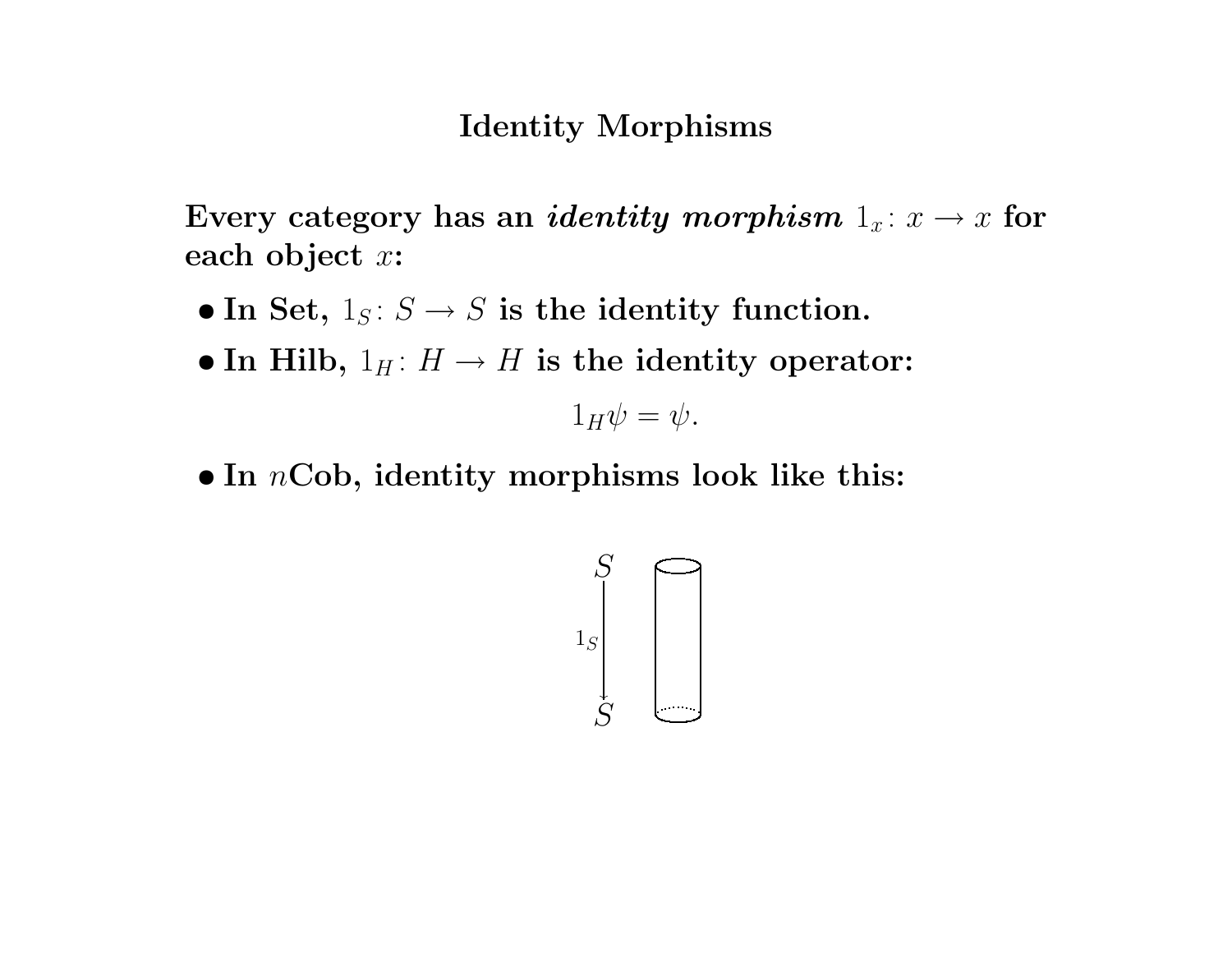### Monoidal Categories

In fact, all our examples are  ${\it monoidal}$  categories they have a *tensor product* and *unit object*:

- In Set, the tensor product is  $\times$ , and the unit object is the 1-element set.
- In Hilb, the tensor product is ⊗, and the unit object is C.
- $\bullet$  In  $n\mathrm{Cob},$  the tensor product looks like this:



and the unit object is the empty manifold.

(A bunch of axioms must hold, and they do....)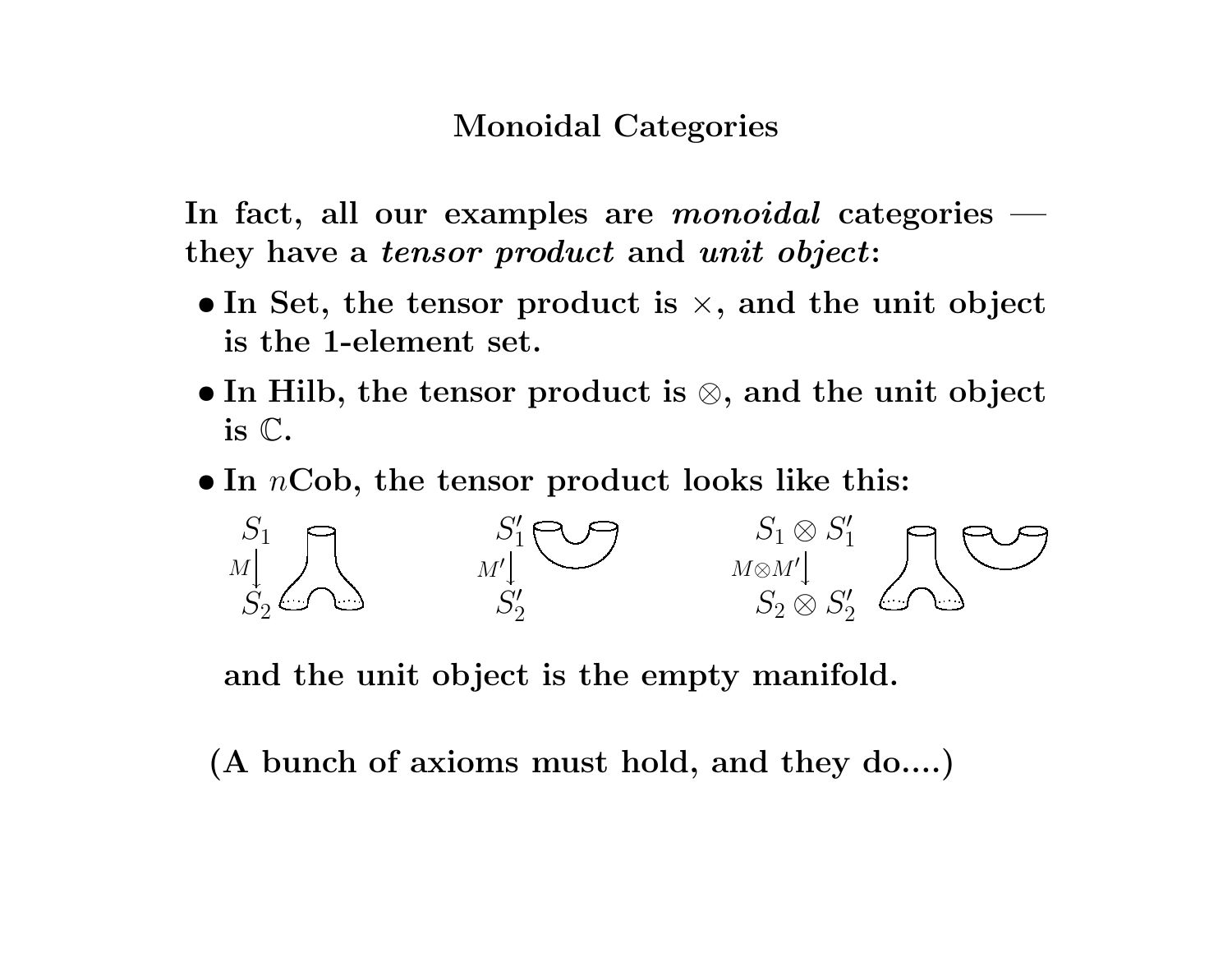Now for the first big difference: the tensor product in Set is 'cartesian', while those in  $n\mathbf{Cob}$  and Hilb are not!

A monoidal category is *cartesian* when you can duplicate data:

$$
\Delta\colon x\to x\otimes x
$$

and delete it:

$$
e\colon x\to 1
$$

so that these diagrams commute:

$$
\begin{array}{ccc}\nx & \Delta & x \otimes x \\
1_x & e^{\otimes 1_x} & 1_x \\
x & \Delta & \lambda x\n\end{array}
$$

In Set, you can do this. In Hilb you can't: you can neither clone a quantum, nor cleanly delete quantum information. *Nor can you do this in*  $n\mathrm{Cob}!$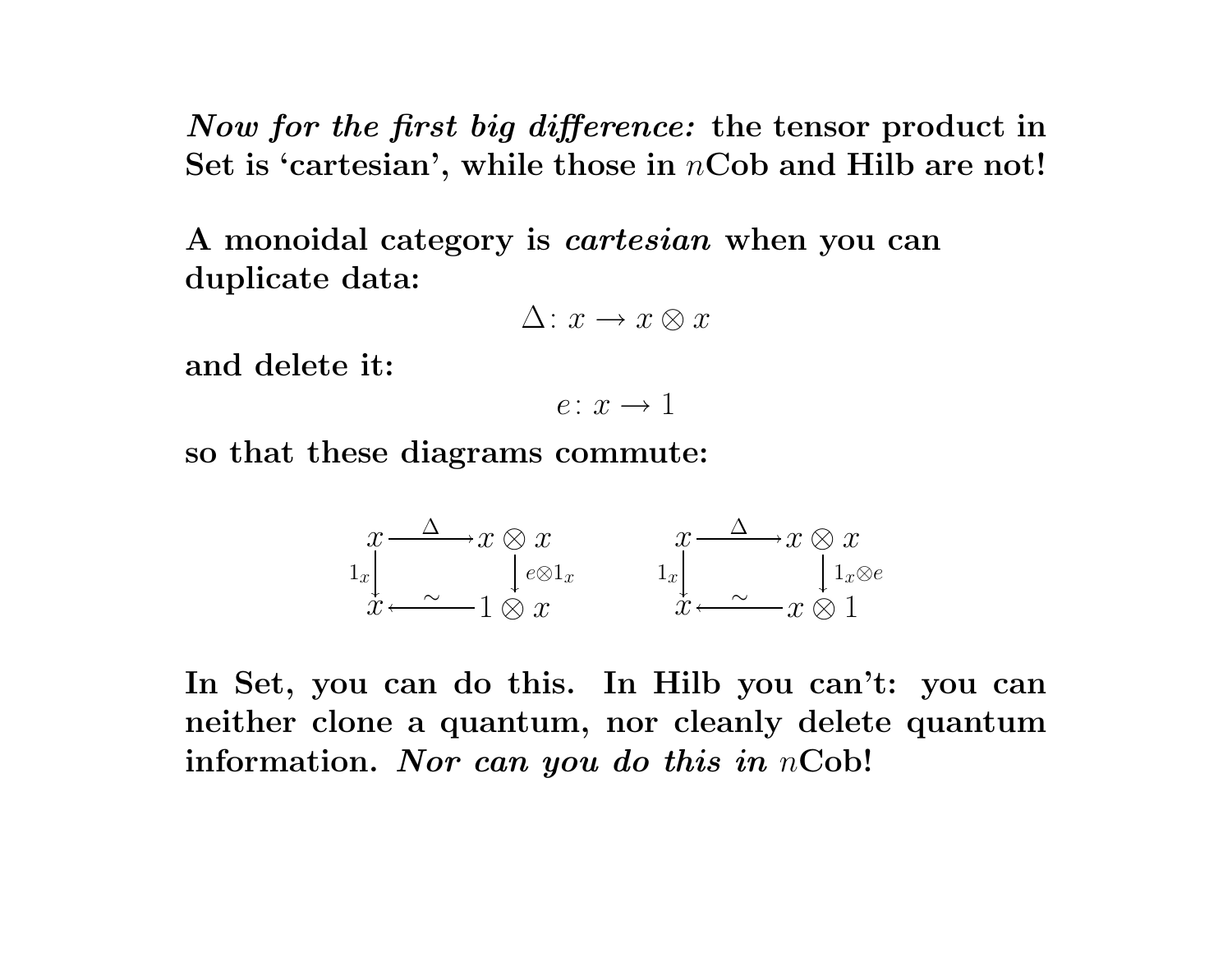#### Duality for Objects

Both  $n\mathbf{Cob}$  and Hilb have 'duals for objects', but Set does not. This is why quantum teleportation seems odd.

A monoidal category has *duals for objects* if every object x has an object  $x^*$  with morphisms

 $e_x\colon x^\ast\otimes x\to 1,\quad \, i_x\colon 1\to x\otimes x^\ast$ 

satisfying the *zig-zag identities*.

In  $n\mathbf{Cob},\, S^*$  is  $S$  with its orientation reversed. We have

$$
e_S = \bigotimes^{S^*} \mathcal{S} \qquad \qquad i_S = \bigodot_{S} \bigotimes^{S^*}
$$

and the zig-zag identities look like this: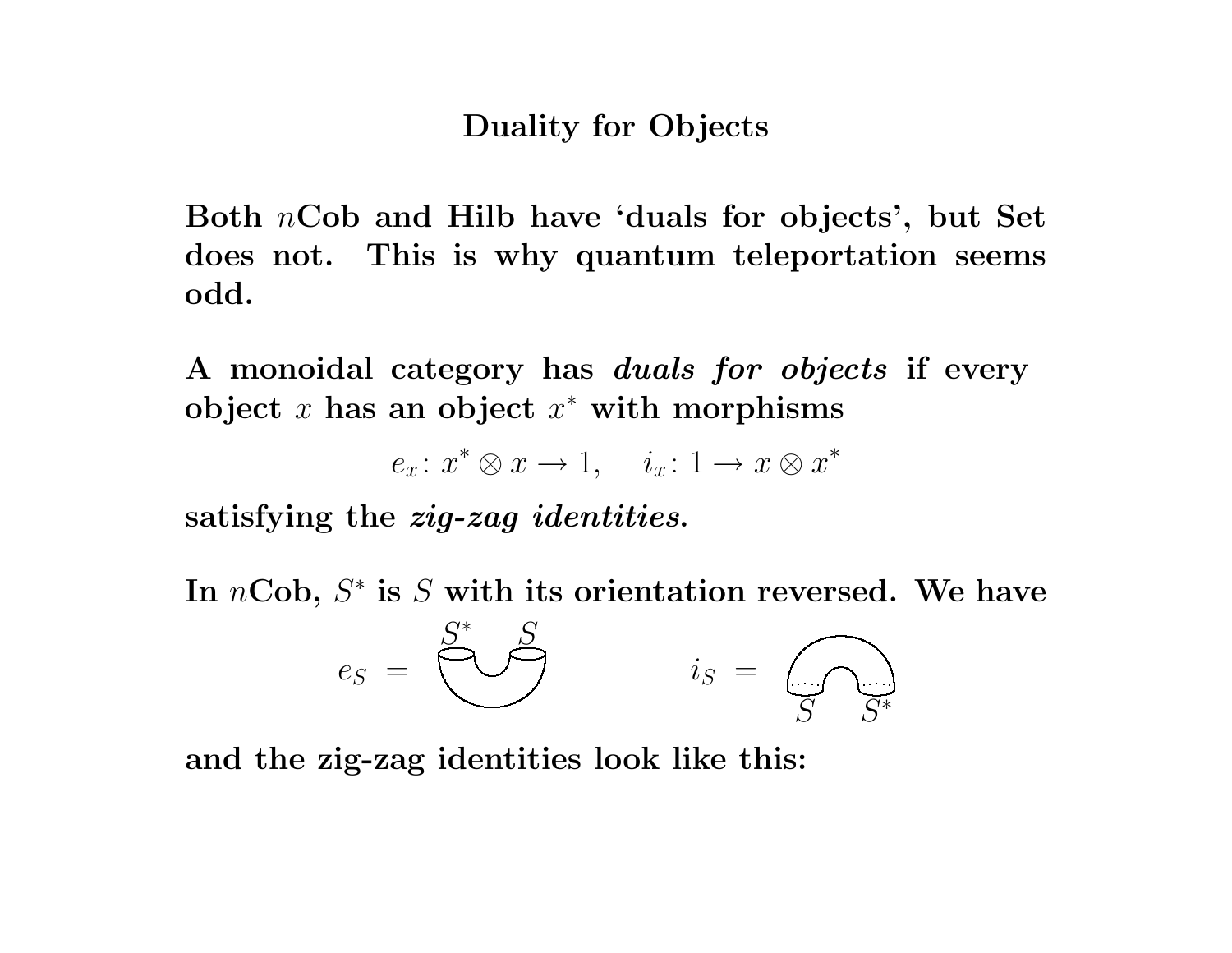

In Hilb,  $H^*$  is the dual Hilbert space. We have

$$
e_H: H^* \otimes H \to \mathbb{C} \qquad i_H: \mathbb{C} \to H \otimes H^* \ell \otimes \psi \mapsto \ell(\psi) \qquad c \mapsto c \mathbb{1}_H
$$

and the zig-zag identities say familiar things about linear algebra.

 $\quad {\rm But...}\ \ there\ \ is\ \ no\ \ 'dual'\ \ of\ a\ \ set?$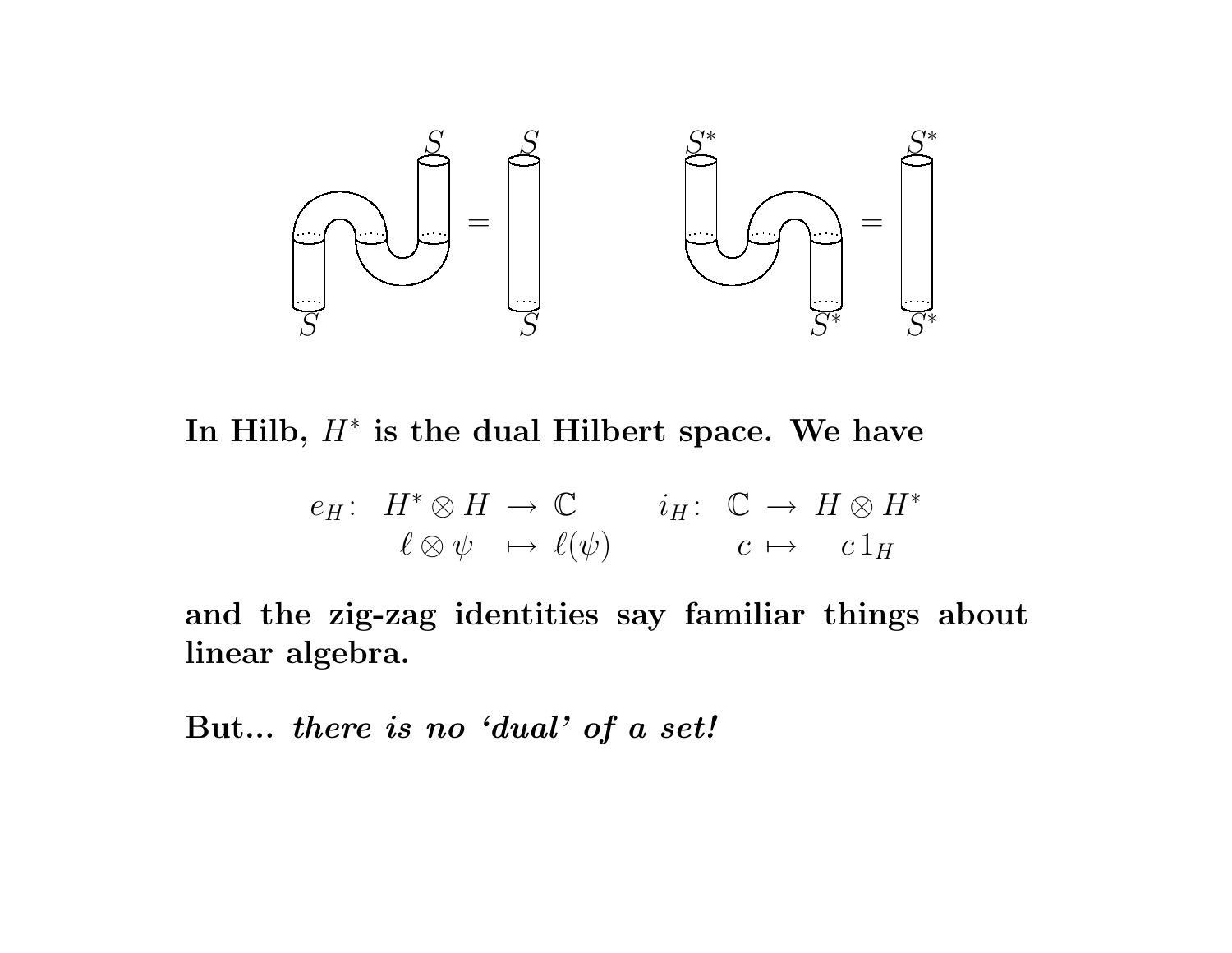Abramsky and Coecke have shown that quantum teleportation relies on the zig-zag axiom:



A particle interacts with one of <sup>a</sup> pair of particles prepared in the Bell state. Its quantum state gets transferred to the other member of the pair!

**Read their paper** A Categorical Semantics of Quantum  $Protocols$  for details.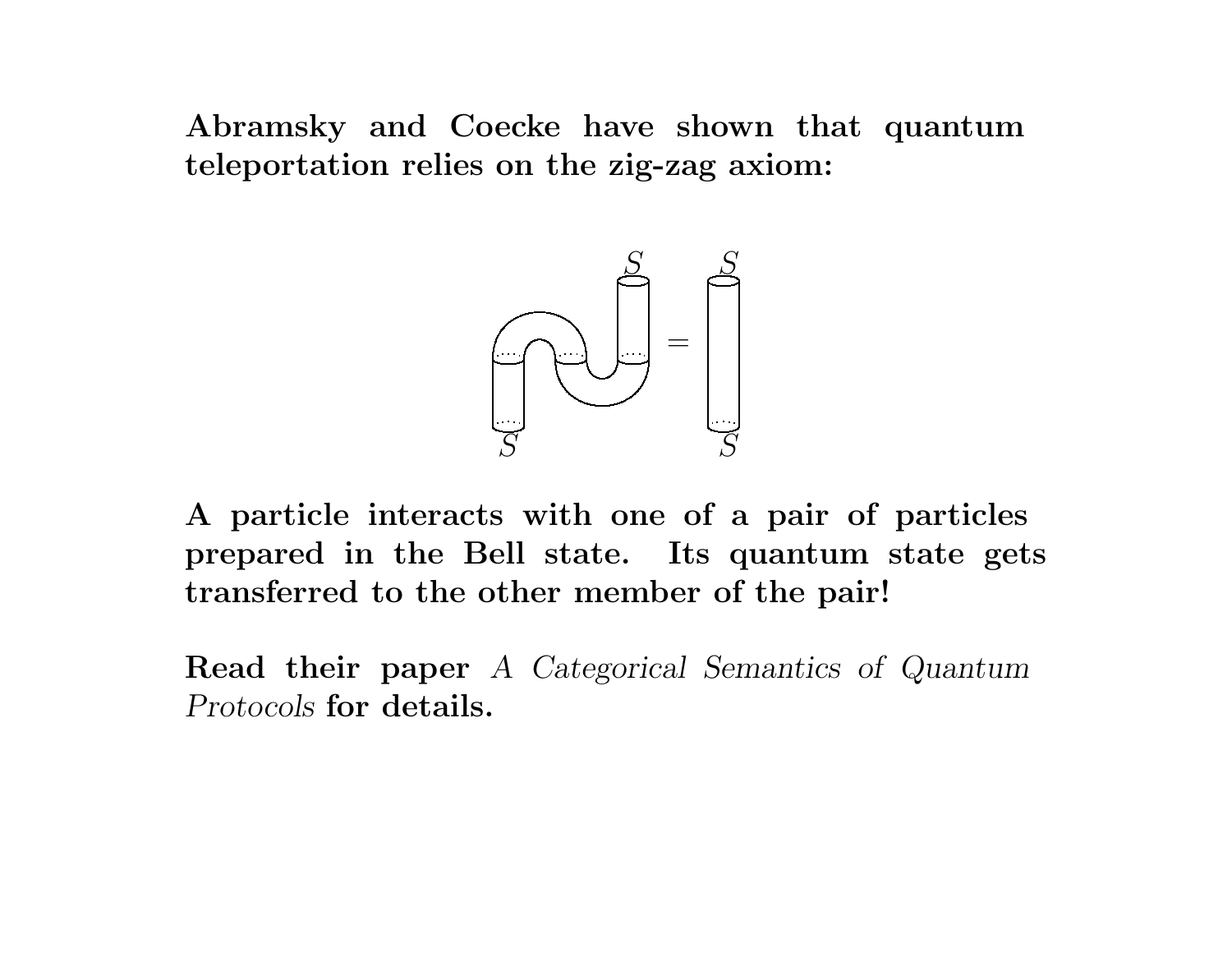$\boldsymbol{In}\,\, summary:$ 

Quantum theory seems counterintuitive if we expect Hilb to act like Set, since it acts more like  $n\mathbf{Cob.}$  Superficially, Hilbert spaces and operators seem like sets and functions. But, they're really more like *spaces* and *spacetimes!* 

This is <sup>a</sup> clue.

Perhaps Feynman was the first to get it...



...or maybe Penrose, with his spin networks.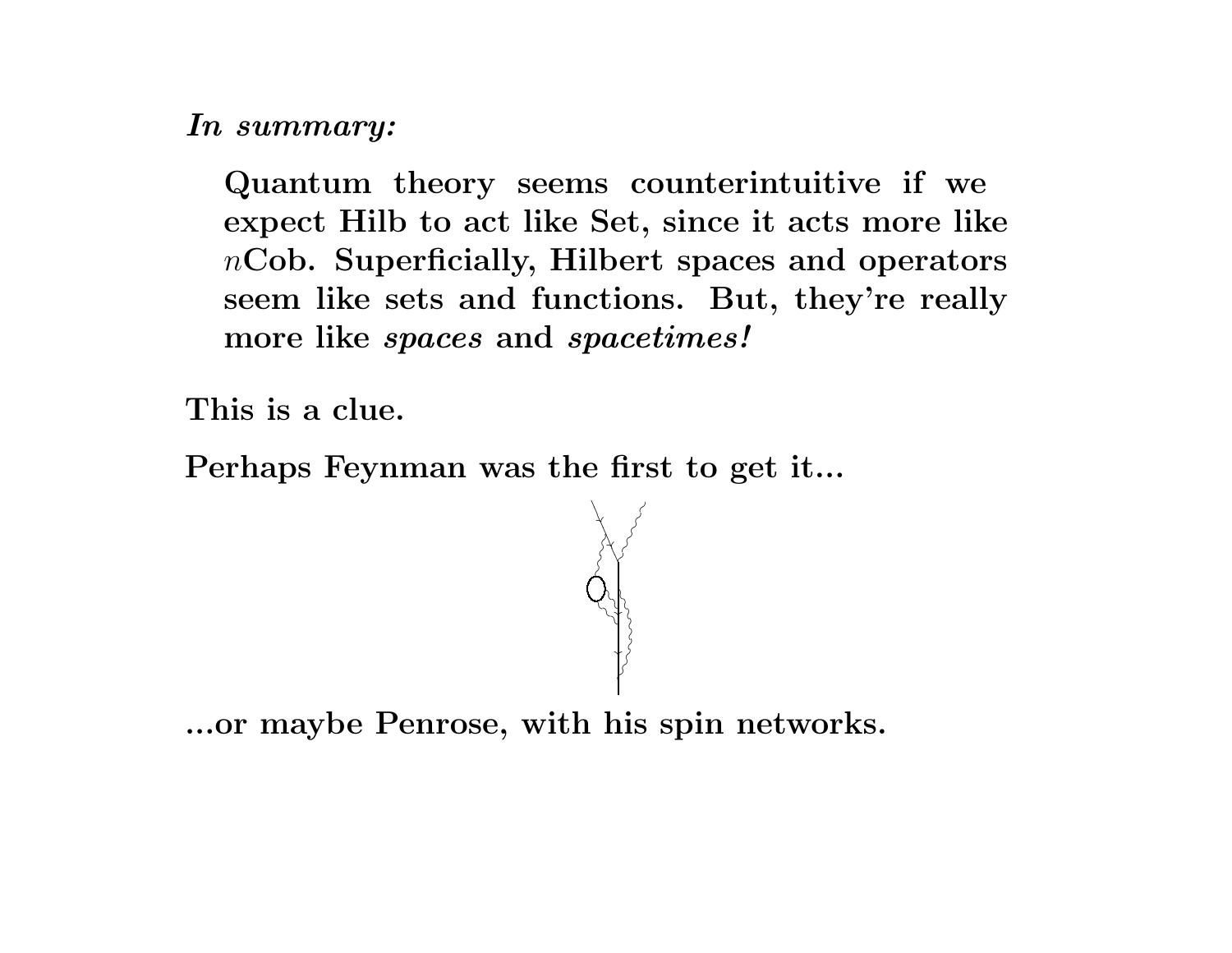Both string theory and spin foam models are trying to exploit this clue. They are groping towards <sup>a</sup> language for quantum spacetime that will usefully blur the distinction between  $\it pieces$  of  $spacetime$   $geometry$ :



and  $\it quantum~processes.$ 

At this point we should think of them, not as predictive theories, but as explorations of the mathematical possibilities!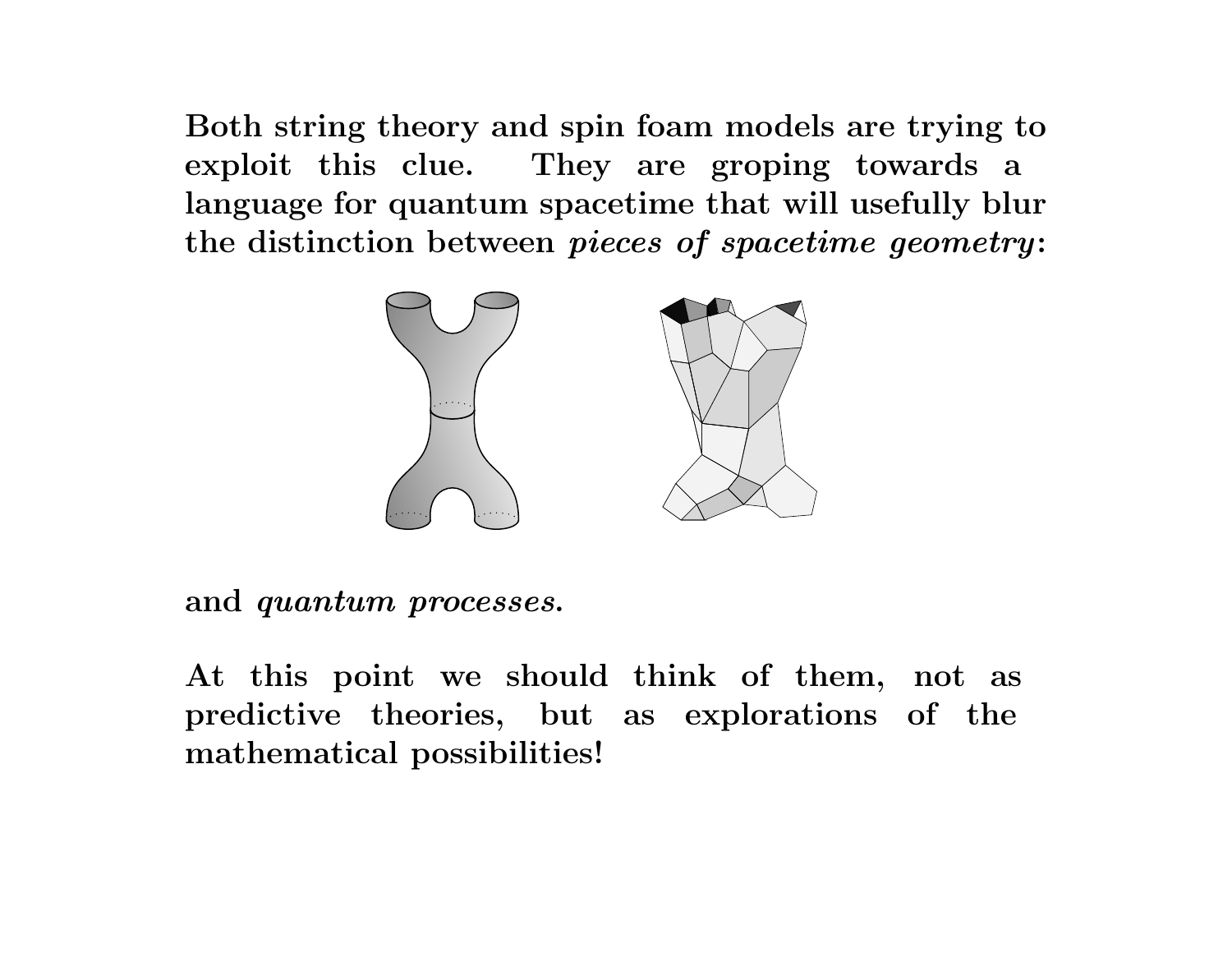Since strings and spin foams are both 2d generalizations of Feynman diagrams, it's natural to use 2-categories to describe the ways of 'composing' them.

 $\bm{A}$  *(strict) 2-category* has objects:

 $\bullet$   $x$ 

morphisms:



and also 2-morphisms:

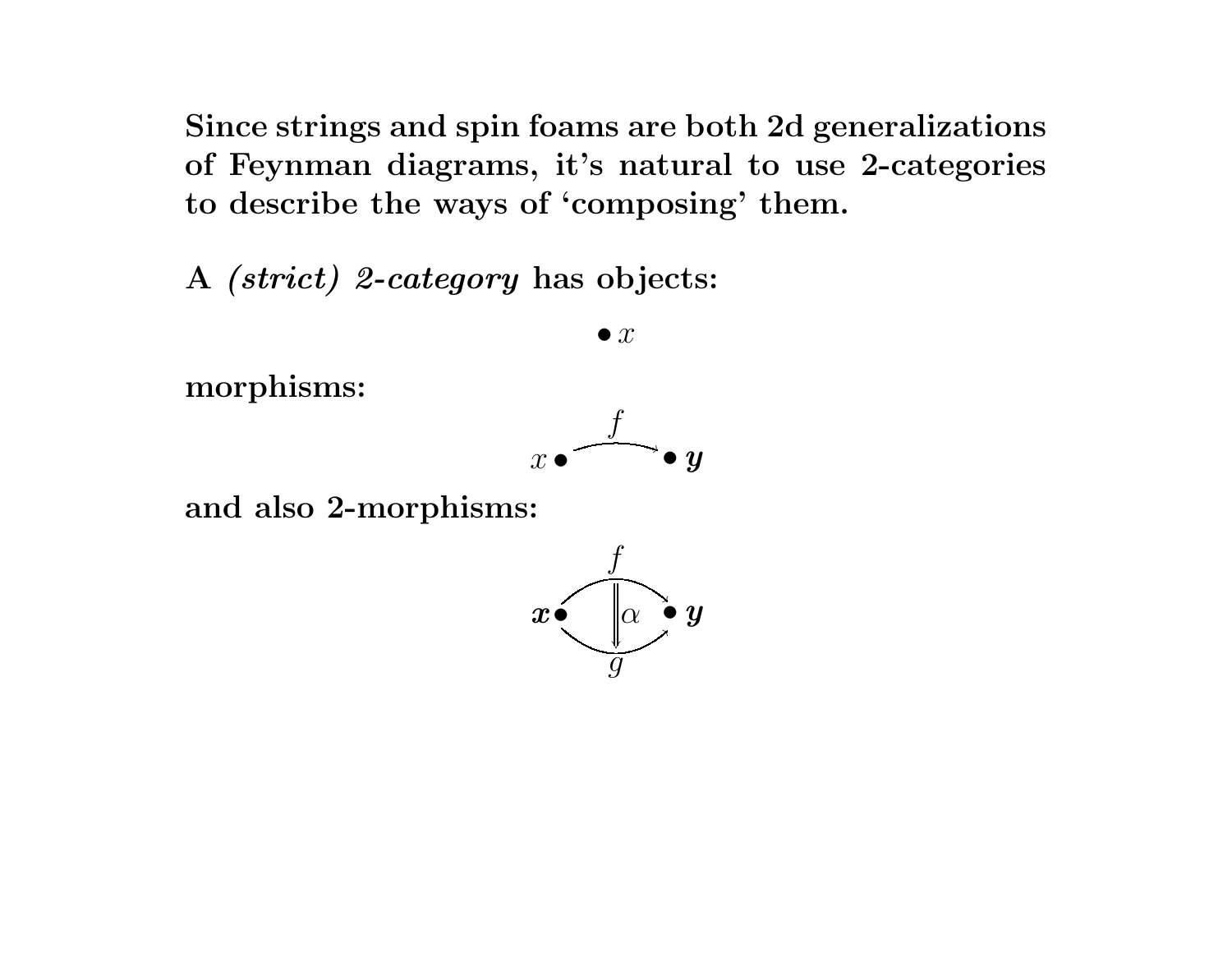We can compose morphisms as before:



We can compose 2-morphisms vertically and horizontally:



Each composition is associative and has identities. Lastly we have the interchange law, saying this diagram gives a well-defined 2-morphism:

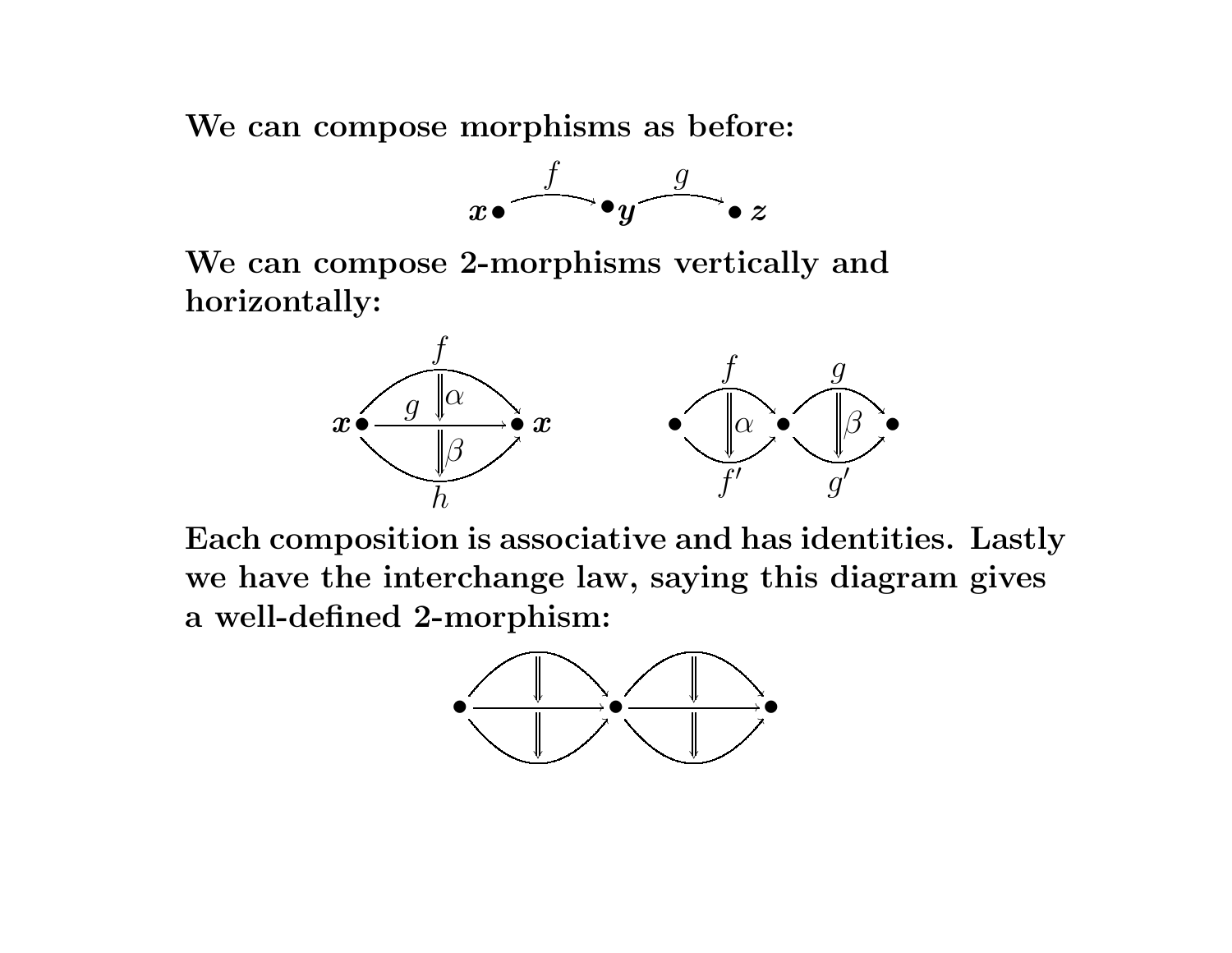So far we see 2-categories playing four distinct but closely related roles:

1. In string theory — more precisely, in any  $\emph{conformal}$ field theory — we have a 2-category where:

 $\bullet$  objects are D-branes:  $\bullet$ 

• morphisms are string states:  $\bullet \longrightarrow \bullet$ 

• 2-morphisms are evolution operators corresponding to string worldsheets:  $\bullet\leftarrow\mathbb{I}$   $\bullet\hspace{-2.5pt}\bullet\hspace{-2.5pt}$ 

For details see *Categorification and Correlation Functions in*  $\emph{Conformal Field Theory}$  by  $\emph{Runkel, Fuchs, and Schweigert.}$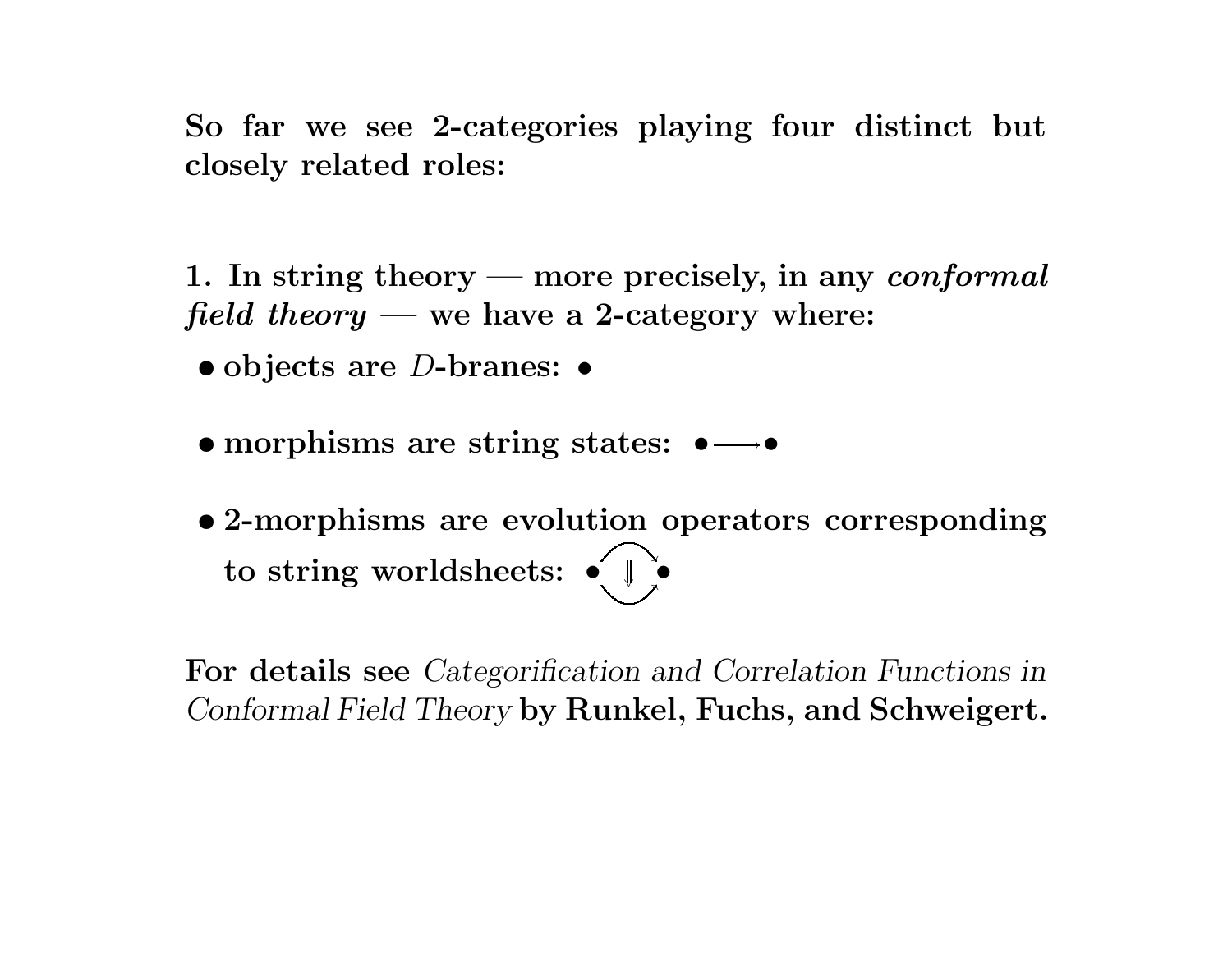2. In 3d quantum gravity — more generally, in any  $extended\,\, topological\,\,quantum\,\,field\,\,theory\,\,—\,\rm we\,\,have$ a 2-category where:

- objects describe kinds of *matter*
- morphisms describe choices of *space*
- 2-morphisms describe choices of *spacetime*

In 3d quantum gravity this matter consists of  $point$ particles — see the work of Freidel et al:

In 4d topological gravity this matter consists of  $strings$ see my papers with Crans, Wise and Perez.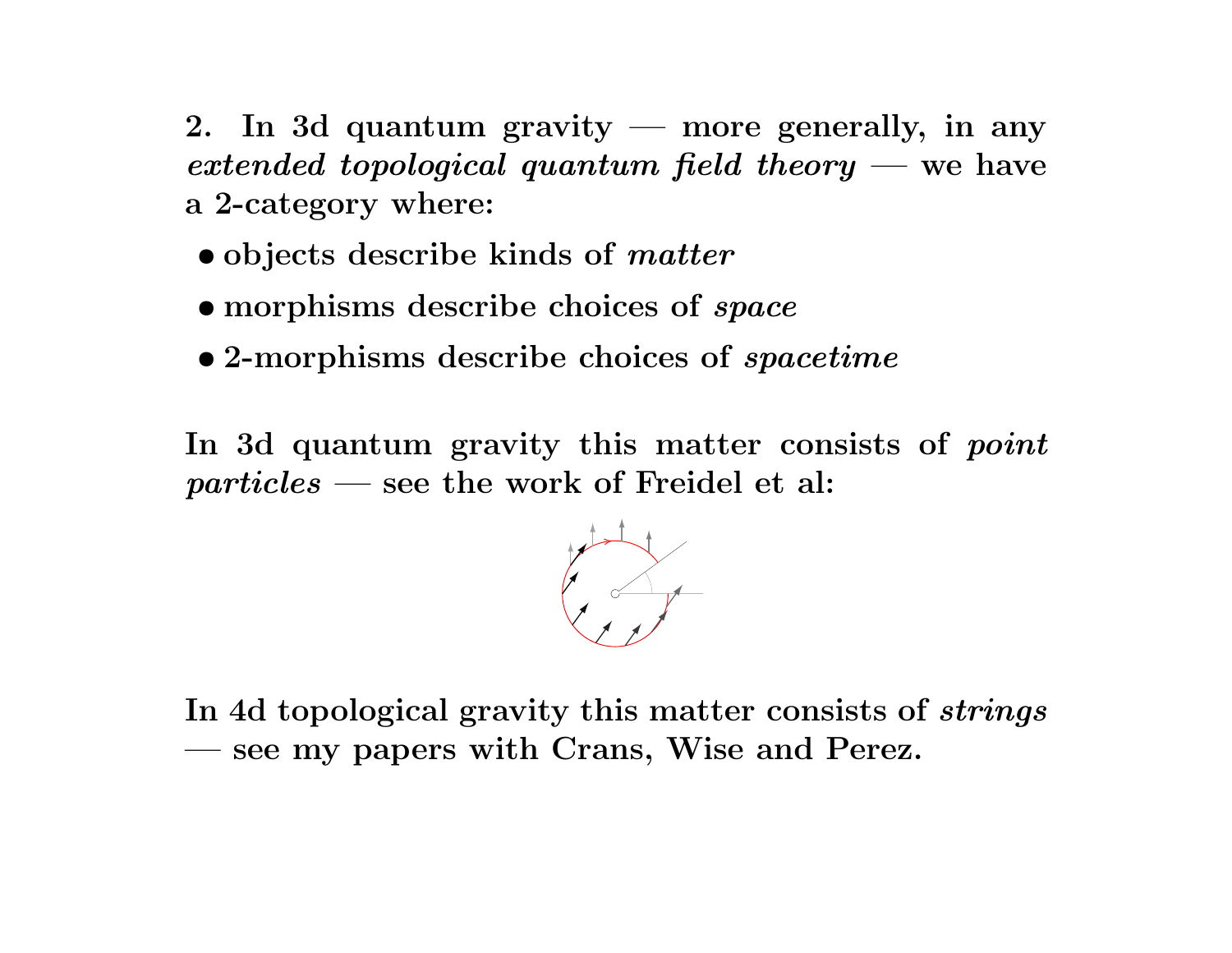3.. In *higher gauge theory* we have fields describing parallel transport not just for point particles moving along paths:



but also for  $strings$  tracing out  $surfaces\colon$ 



I've developed this in papers with Bartels, Crans, Lauda, Schreiber and Stevenson.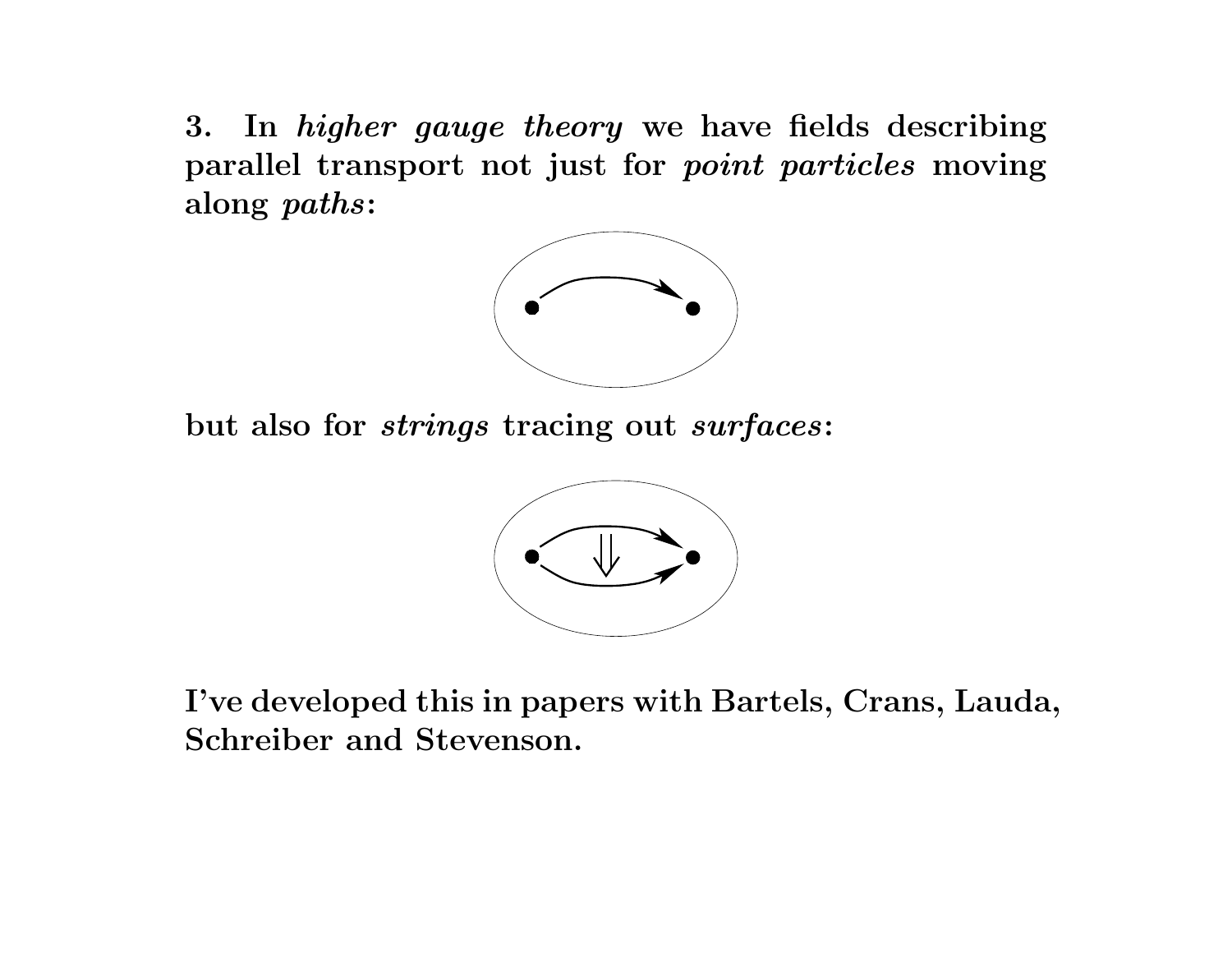Indeed, every manifold gives <sup>a</sup> 2-category where:

- objects are points: • $x$
- $\bullet$  morphisms are paths:  $x \bullet$ γ  $^\star\bullet$   $y$
- 2-morphisms are surfaces like this:  $x \in \mathbb{R}^3$

Ordinary gauge theory uses groups, which are special

 $\gamma_1$ 

 $\gamma_2$ 

ν

 $\boldsymbol{\Sigma}$  •  $\boldsymbol{y}$ 

 $\text{categories: } |\textcolor{red}{\bigcirc}$ 

Higher gauge theory uses 2-groups, which are special

2-categories:

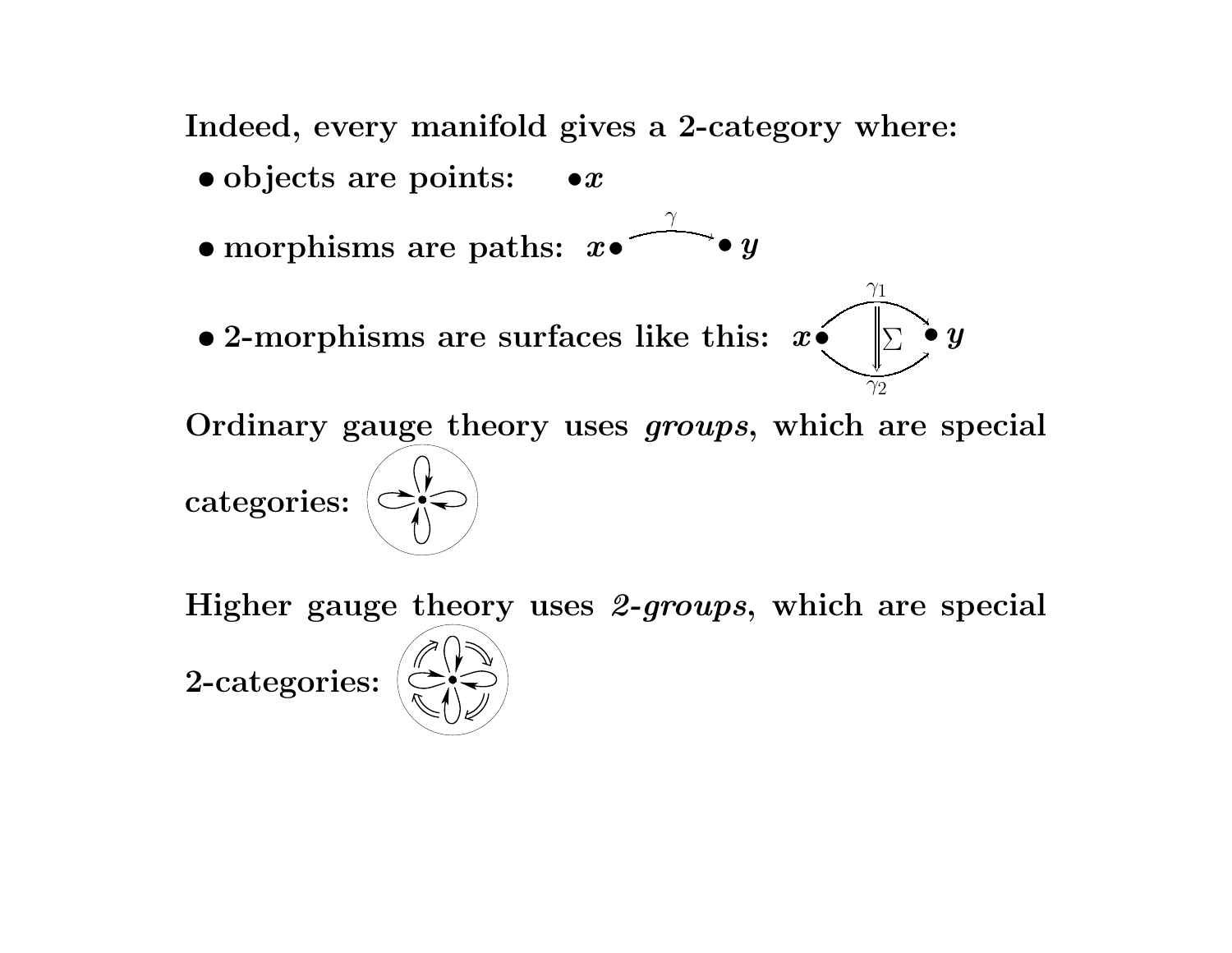In practice a 2-group consists of two groups,  $G$  and  $H,$ related by various operations. A *2-connection* consists of:

- $\bullet$  a g-valued 1-form  $A$
- $\bullet$  an  ${\mathfrak h}$ -valued 2-form  $B$

Parallel transport along <sup>a</sup> path should give an

element of  $G\colon\bullet$ g  $^{\prime}$   $\bullet$ 

Parallel transport along <sup>a</sup> surface should give an

element of  $H$ :  $\bullet$   $\parallel_h$   $\parallel$  $h$  . v

But, A and B must satisfy an *equation* for this to work. And in 4d spacetime, this equation has the  $BF$  theory equation  $B \propto F$  as a special case.

So, we get parallel transport for particles and strings in 4d topological gravity!